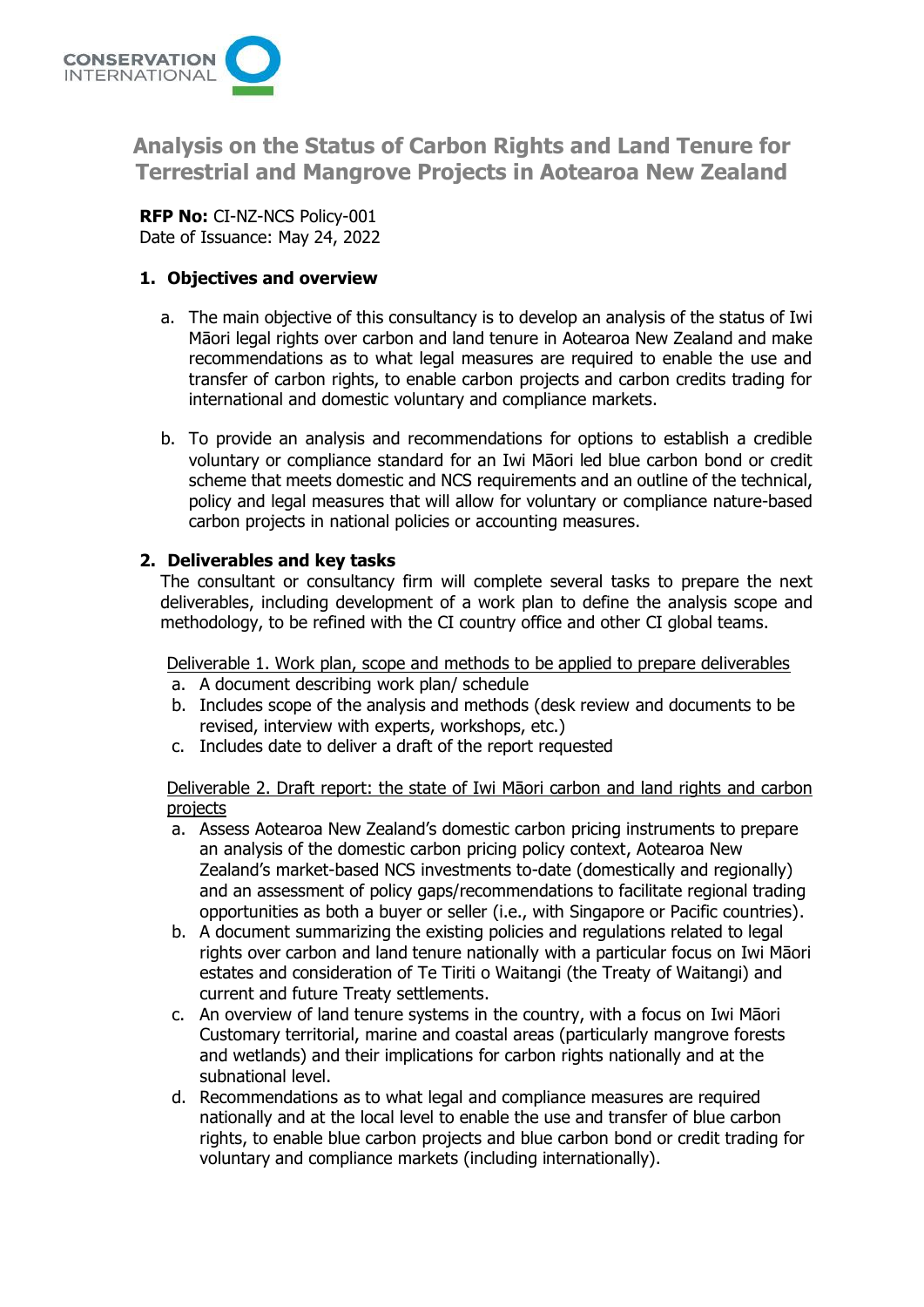

- e. If blue carbon rights have not been addressed, recommendations as to what legal measures are required to address Iwi Māori land tenure and community rights over blue carbon nationally and at the subnational level.
- f. An overview of the state of affairs with regard to technical, policy and legal measures that will allow for voluntary or compliance standard for blue carbon projects (from nature-based solutions) including in national policies or accounting measures.
- g. An analysis of existing and planned institutional arrangements for authorizing international carbon credit transfers and processes for accounting nationally and at the subnational level.
- h. An overview of the status of recognition and protection of the carbon and land tenure rights and interests of Iwi Māori at a national and subnational level.
- i. The report should include a list of all national, subnational and local laws, statutes and regulatory frameworks in the host country that are relevant to the project activities. Provide assurance that the project is complying with these and, where relevant, demonstrate how compliance is achieved.

Deliverable 3. Final report. This final report must include improvement on the draft presented previously, a description of national arrangements and procedures and options and recommendations for an Iwi Māori led blue carbon or credit scheme that meets domestic and NCS requirements.

The description of national arrangements will answer the following questions.

- a. What is the current domestic carbon pricing policy context, Aotearoa New Zealand's market-based NCS investments to-date (domestically and regionally) and policy gaps/recommendations to facilitate regional trading opportunities (i.e., with Singapore or Pacific countries)?
- b. Who can be authorized by the government to generate, facilitate and receive payments for emissions reductions for terrestrial, marine and coastal areas, including mangrove forests or other nature-based climate solutions?
- c. What legislative mechanisms and policy settings exist to enable Iwi Māori to give authorization to project proponents to operate blue carbon projects? If any, what is the government agency in charge of giving authorization to project proponents to operate either a voluntary or compliance standard for blue carbon projects?
- d. Is there a policy or legislation and regulations that explicitly allow or prohibit carbon initiatives to be developed at a site or project scale for generating carbon credits and receiving financial compensation for carbon credits from international and/or domestic buyers?
- e. What is the current and future position of the government with regards to measuring and embedding existing and future site-scale carbon projects in the national accounting framework?
- f. What measures have been taken by the government to streamline and integrate carbon accounting at a national and sub-national level and to prevent double counting of carbon rights?
- g. What measures have been taken by the government to clarify land tenure and community rights over carbon, including for Iwi Māori?
- h. What measures have been taken by the government to recognize and respect indigenous rights within forests across terrestrial, marine and coastal areas?
- i. Are there any requirements regarding the distribution of revenues at national and sub-national level? Or precedents regarding this matter?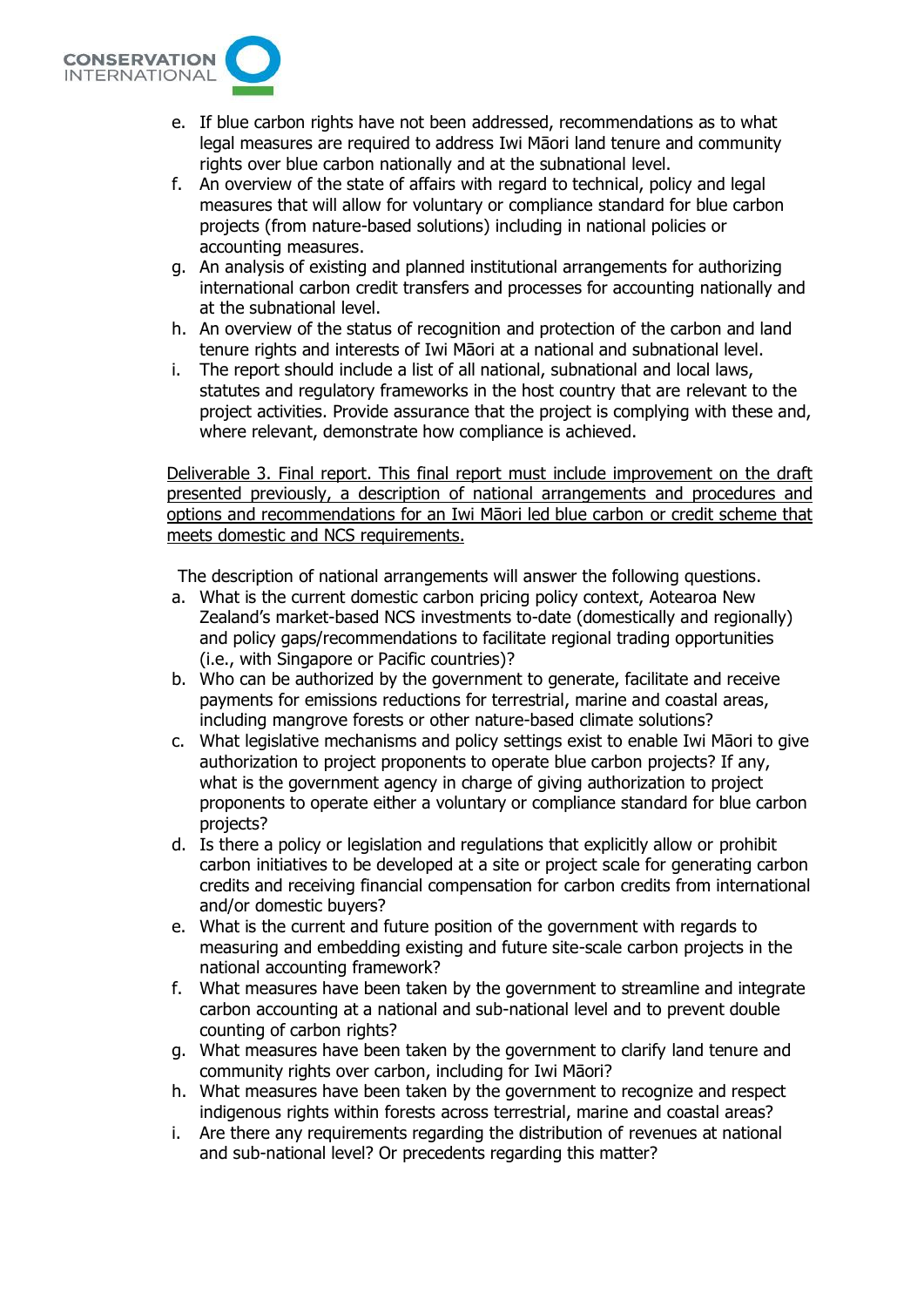

j. Are there any other recommendations regarding how the country's legal framework can support blue carbon bond or credit generation and the protection of Iwi Māori rights over carbon and facilitate trade in blue carbon bonds or credits?

## **3. Deliverables/Estimated Outputs**

The consultant will prepare and submit the following deliverables/outputs (in English):

- Work plan/ schedule/methods: Due 3 weeks after start
- Draft report: Due 8 weeks after start
- Final comprehensive report incorporating feedback from CI: Due 12 weeks after start

#### **4. Estimated Timeline**

The anticipated timeline for the consultancy is 12 weeks from the start date.

#### **5. Location of Task/Applicable Trips**

This consultancy may be based anywhere globally.

### **6. Required Skills and Experience**

The consultant must:

- Have research or/and applied experience working on climate policy or carbon projects regionally, specifically in Aotearoa New Zealand.
- Have good understanding of national climate change policies in Aotearoa New Zealand.
- Have a good understanding of Iwi Māori land tenure and carbon rights in Aotearoa New Zealand.
- Have a good understanding of Te Tiriti o Waitangi (Treaty of Waitangi) and indigenous terrestrial, marine and coastal areas claims and customary rights.
- Have legal expertise related to carbon rights and agriculture, restoration/reforestation, avoided deforestation, and blue carbon industries in Aotearoa New Zealand.
- Experience providing advice to governments and/or NGOs and Iwi Māori on climate policy and experience with carbon projects, with knowledge on NCS and carbon pricing-related issues.
- Have working fluency in English and Māori.
- Have proven experience engaging with Iwi Māori and communities on land tenures and rights.

# **7. Submission Details**

- Proposals must be received no later than 20 June 2022. Late submissions will not be accepted. Proposals must be submitted via email to [cbolinga@conservation.org.](mailto:cbolinga@conservation.org) All proposals are to be submitted following the guidelines listed in this RFP.
- Validity of bid is 120 days from the submission deadline
- Clarifications and questions may be submitted to [cbolinga@conservation.org](mailto:cbolinga@conservation.org) by the specified date and time in the timeline below. The subject of the email must contain the RFP number and title of the RFP. CI will respond in writing to submitted clarifications by the date specified in the timeline below. Responses to questions that may be of common interest to all bidders will be posted to the CI website and/or communicated via email.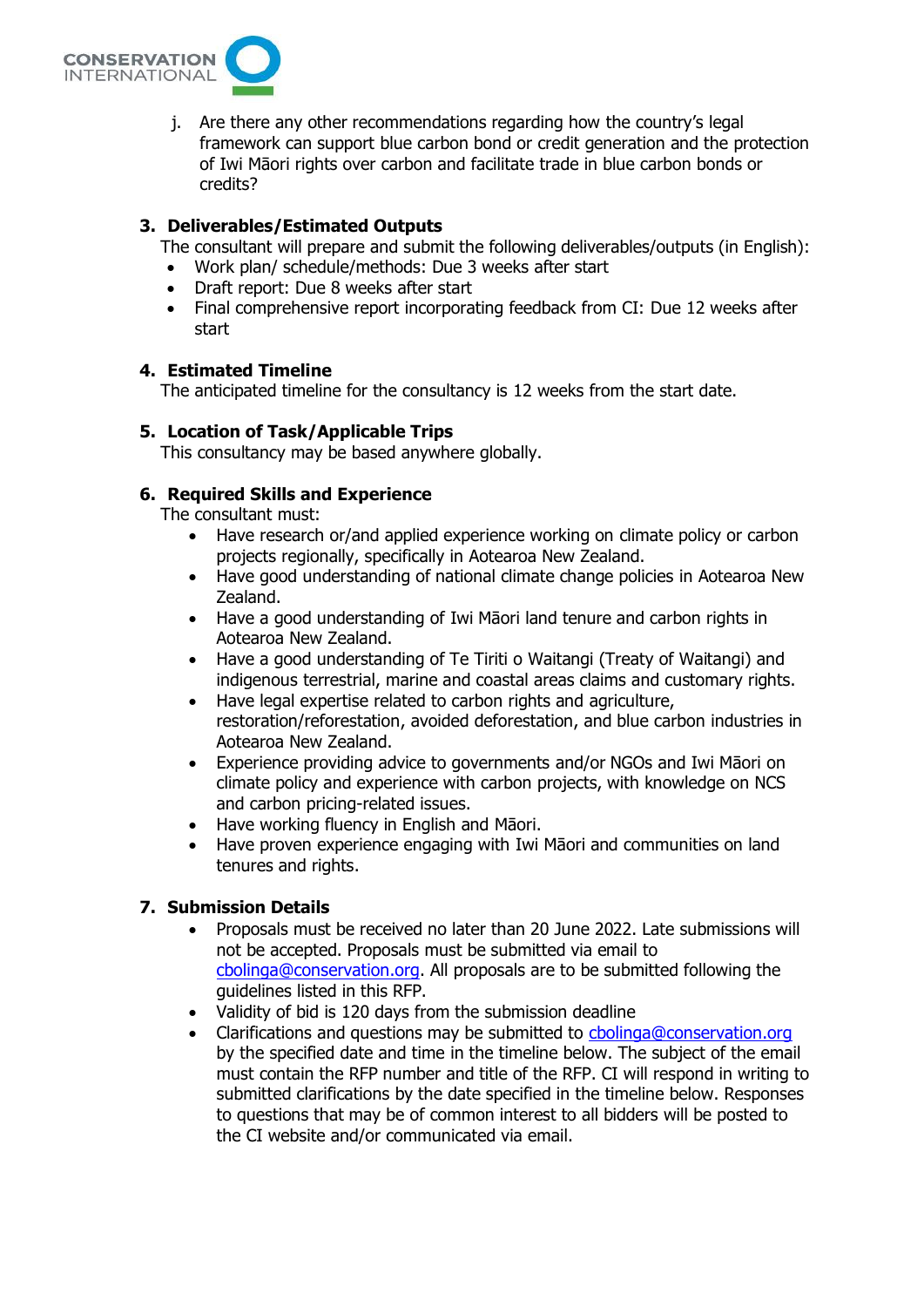

• Amendments. At any time prior to the deadline for submission of proposals, CI may, for any reason, modify the RFP documents by amendment which will be posted to the CI website and/or communicated via email.

# **8. Proposal Documents to Include**

- Signed cover page on bidder's letterhead with the bidder's contact information.
- Signed Representation of Transparency, Integrity, Environmental and Social Responsibility (Attachment 1)
- Technical Proposal, including:
	- i. Corporate Capabilities, Experience, Past Performance. Please include descriptions of similar projects or assignments. Include links or references to published works produced within the last 5 years that are endorsed by governments or professional bodies. (Max 8 pages)
	- ii. Qualifications of Key Personnel. Please attach CVs that demonstrate how the team proposed meets the minimum requirements listed in section 6 (Required skills and experience).
- Financial Proposal. Offerors shall use the cost proposal template (Attachment 2).

#### **9. Evaluation Criteria**

In evaluating proposals, CI will seek the best value for money considering the merits of the technical and costs proposals. Proposals will be evaluated using the following criteria:

| <b>Evaluation Criteria</b>                                                                                                                                                                                                                                                                | <b>Score</b><br>(out of<br>100) |
|-------------------------------------------------------------------------------------------------------------------------------------------------------------------------------------------------------------------------------------------------------------------------------------------|---------------------------------|
| Demonstrated experience and understanding of domestic climate policies in<br>Aotearoa New Zealand and regional carbon trading.                                                                                                                                                            | 15%/<br>Max<br>points           |
| Demonstrated experience with preparing policy documents for government<br>and private sector audiences. Provide links or references to published<br>works produced within the last 5 years that are endorsed by governments<br>or professional bodies.                                    | 25%/<br><b>Max</b><br>points    |
| Relevant technical expertise in designing NCS carbon projects. Examples<br>that demonstrate innovative interventions that address broad NCS<br>application in carbon markets will be favored.                                                                                             | 25%/<br><b>Max</b><br>points    |
| Demonstrated legal expertise in relation to carbon rights and agriculture,<br>restoration/reforestation, avoided deforestation, or blue carbon industries<br>in Aotearoa New Zealand.                                                                                                     | 15%/<br>Max<br>points           |
| Appropriate budget, demonstrating appropriate allocation of labor days in<br>relation to tasks and deliverables; appropriate consultant daily rates in<br>relation to qualifications; appropriate other direct costs in relation to the<br>scope of work; and overall cost effectiveness. | $10\%/$<br>Max<br>points        |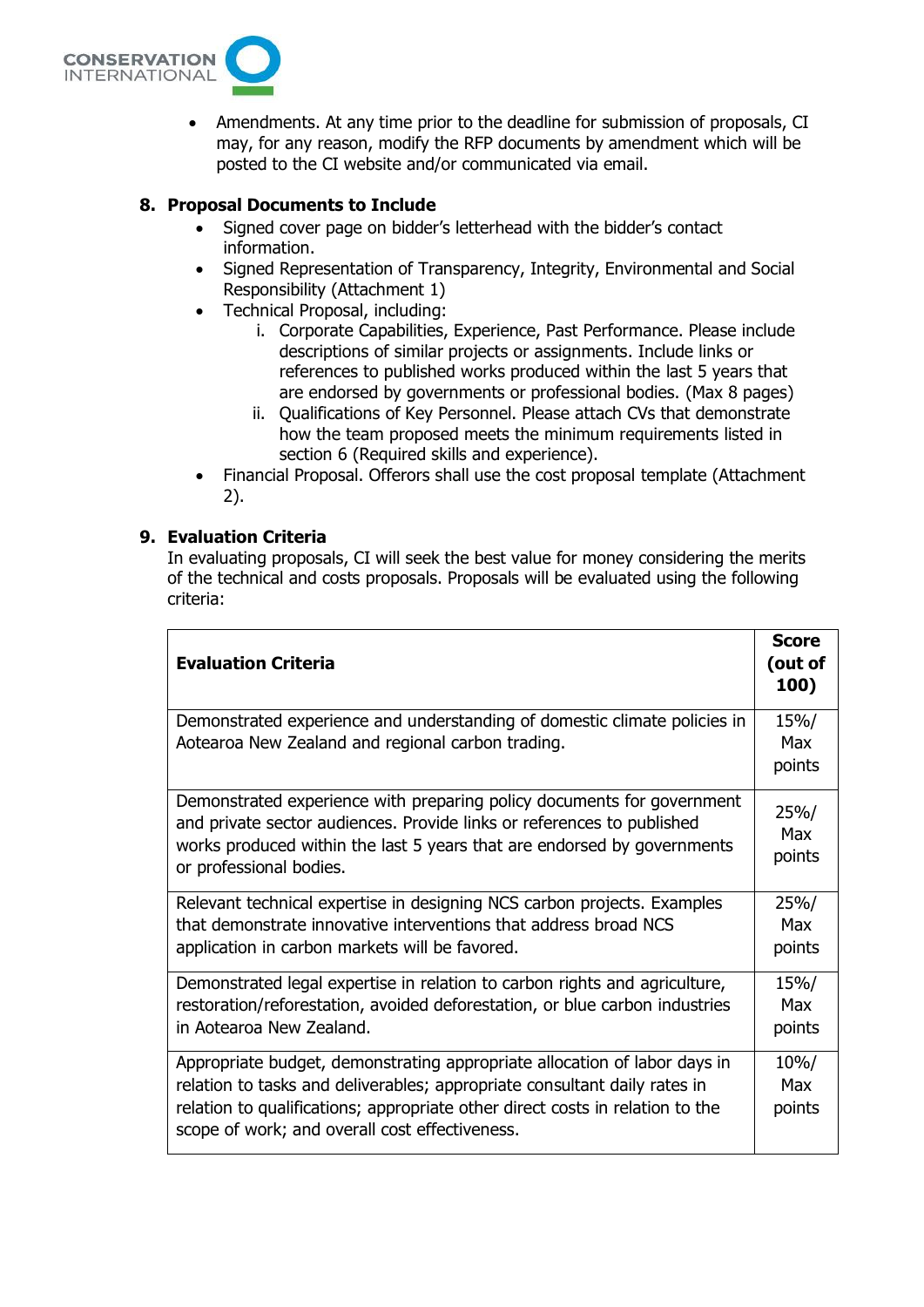

| Working fluency in English and Māori | 10%    |
|--------------------------------------|--------|
|                                      | Max    |
|                                      | points |
|                                      |        |

# **10.Proposal Timeline**

| <b>TOR Posted</b>                        | 24 May 2022  |
|------------------------------------------|--------------|
| Clarifications submitted to CI           | 30 May 2022  |
| Clarifications provided to known bidders | 3 June 2022  |
| Complete proposals due to CI             | 20 June 2022 |
| Final selection                          | 2 July 2022  |

11. **Resulting Award** CI anticipates entering into an agreement with the selected bidder. Any resulting agreement will be subject to the terms and conditions of CI's Services Agreement. A model form of agreement can be provided upon request.

This RFP does not obligate CI to execute a contract, nor does it commit CI to pay any costs incurred in the preparation or submission of the proposals. Furthermore, CI reserves the right to reject any and all offers, if such action is considered to be in the best interest of CI. CI will, in its sole discretion, select the winning proposal and is not obligated to share individual evaluation results.

- 12. **Confidentiality** All proprietary information provided by the bidder shall be treated as confidential and will not be shared with potential or actual applicants during the solicitation process. This includes but is not limited to price quotations, cost proposals and technical proposals. CI may, but is not obliged to, post procurement awards on its public website after the solicitation process has concluded, and the contract has been awarded. CI's evaluation results are confidential and applicant scoring will not be shared among bidders.
- 13. **Code of Ethics** All Offerors are expected to exercise the highest standards of conduct in preparing, submitting and if selected, eventually carrying out the specified work in accordance with CI's Code of Ethics. Conservation International's reputation derives from our commitment to our values: Integrity, Respect, Courage, Optimism, Passion and Teamwork. CI's Code of Ethics (the "Code") provides guidance to CI employees, service providers, experts, interns, and volunteers in living CI's core values, and outlines minimum standards for ethical conduct which all parties must adhere to. Any violation of the Code of Ethics, as well as concerns regarding the integrity of the procurement process and documents should be reported to CI via its Ethics Hotline at [www.ci.ethicspoint.com.](http://www.ci.ethicspoint.com/)

### **14.Annexes to the TOR**

Attachment 1: Representation of Transparency, Integrity, Environmental and Social Responsibility

Attachment 2: Cost Proposal Template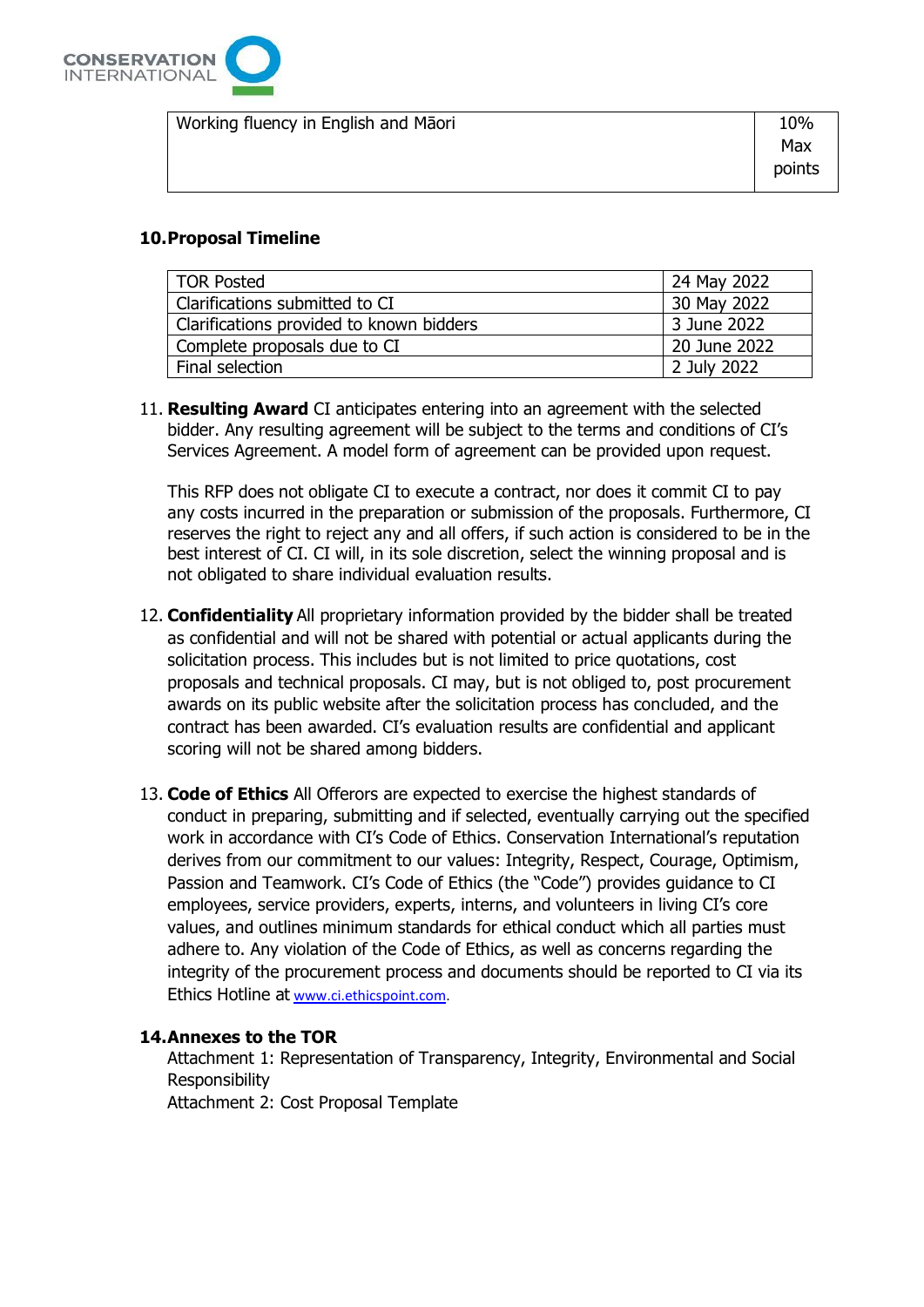

# **Attachment 1: Representation of Transparency, Integrity, Environmental and Social Responsibility**

#### RFP No. CI-NZ-NCS Policy-001

All Offerors are expected to exercise the highest standards of conduct in preparing, submitting and if selected, eventually carrying out the specified work in accordance with CI's Code of Ethics. CI's Code of Ethics provides guidance to CI employees, service providers, experts, interns, and volunteers in living CI's core values, and outlines minimum standards for ethical conduct which all parties must adhere to. Any violations of the Code of Ethics should be reported to CI via its Ethics Hotline at [www.ci.ethicspoint.com.](http://www.ci.ethicspoint.com/)

CI relies on the personal integrity, good judgment and common sense of all third parties acting on behalf, or providing services to the organization, to deal with issues not expressly addressed by the Code or as noted below.

#### **I. With respect to CI's Code of Ethics, we certify:**

**a.** We understand and accept that CI, its contractual partners, grantees and other parties with whom we work are expected to commit to the highest standards of Transparency, Fairness, and Integrity in procurement.

### **II. With respect to social and environmental standards, we certify:**

- **a.** We are committed to high standards of ethics and integrity and compliance with all applicable laws across our operations, including prohibition of actions that facilitate trafficking in persons, child labor, forced labor, sexual abuse, exploitation or harassment. We respect internationally proclaimed human rights and take no action that contributes to the infringement of human rights. We protect those who are most vulnerable to infringements of their rights and the ecosystems that sustain them.
- **b.** We fully respect and enforce the environmental and social standards recognized by the international community, including the fundamental conventions of International Labour Organization (ILO) and international conventions for the protection of the environment, in line with the laws and regulations applicable to the country where the contract is to be performed.

# **III. With respect to our eligibility and professional conduct, we certify:**

- **a.** We are not and none of our affiliates [members, employees, contractors, subcontractors, and consultants] are in a state of bankruptcy, liquidation, legal settlement, termination of activity, or guilty of grave professional misconduct as determined by a regulatory body responsible for licensing and/or regulating the offeror's business
- **b.** We have not and will not engage in criminal or fraudulent acts. By a final judgment, we were not convicted in the last five years for offenses such as fraud or corruption, money laundering or professional misconduct.
- **c.** We are/were not involved in writing or recommending the terms of reference for this solicitation document.
- **d.** We have not engaged in any collusion or price fixing with other offerors.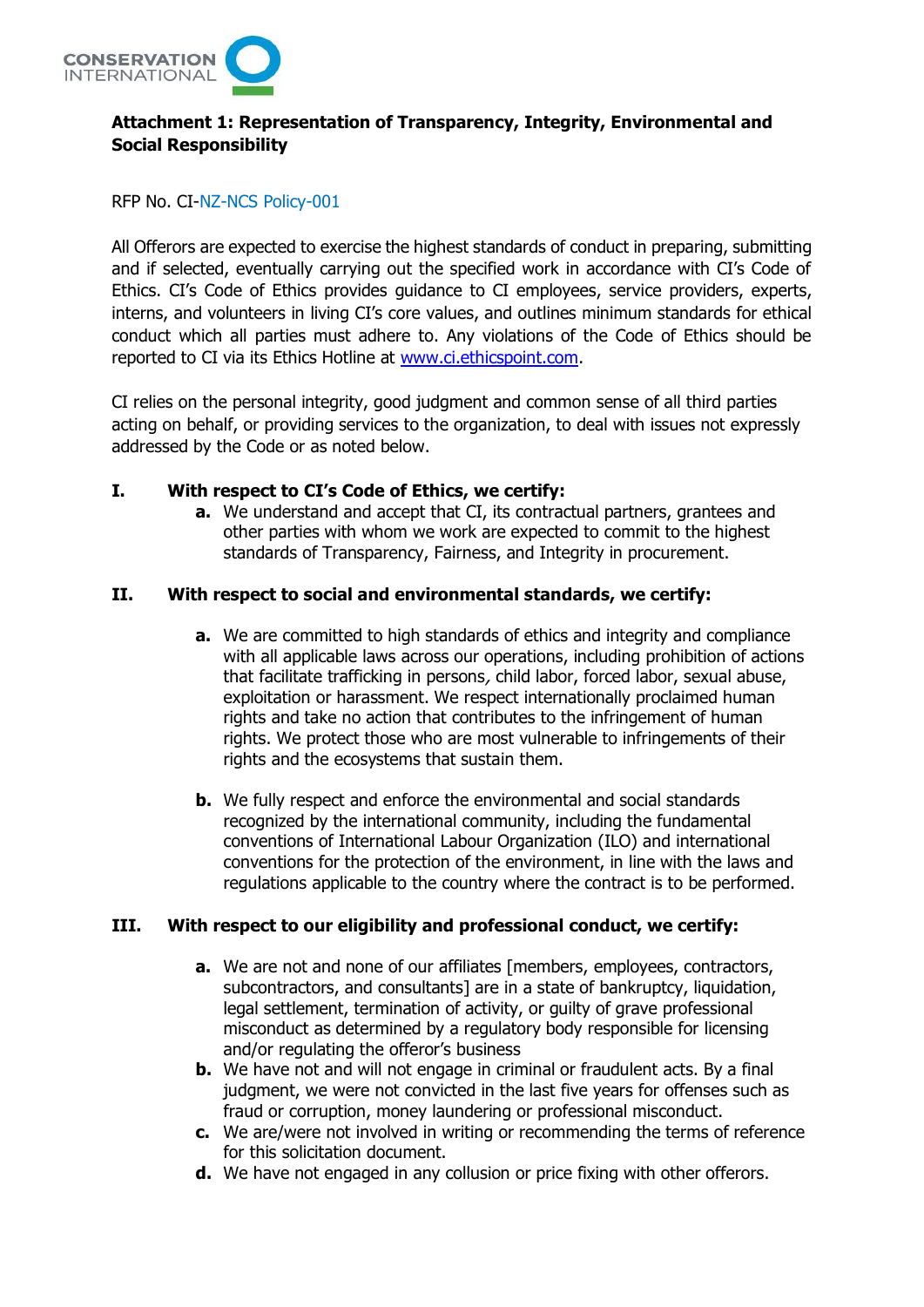

- **e.** We have not made promises, offers, or grants, directly or indirectly to any CI employees involved in this procurement, or to any government official in relation to the contract to be performed, with the intention of unduly influencing a decision or receiving an improper advantage.
- **f.** We have taken no action nor will we take any action to limit or restrict access of other companies, organizations or individuals to participate in the competitive bidding process launched by CI.
- **g.** We have fulfilled our obligations relating to the payment of social security contributions or taxes in accordance with the legal provisions of the country where the contract is to be performed.
- **h.** We have not provided, and will take all reasonable steps to ensure that we do not and will not knowingly provide, material support or resources to any individual or entity that commits, attempts to commit, advocates, facilitates, or participates in terrorist acts, or has committed, attempted to commit, facilitate, or participated in terrorist acts, and we are compliant with all applicable Counter-Terrorist Financing and Anti-Money Laundering laws (including USA Patriot Act and U.S. Executive Order 13224).
- **i.** We certify that neither we nor our directors, officers, key employees or beneficial owners are included in any list of financial or economic sanctions, debarment or suspension adopted by the United States, United Nations, the European Union, the World Bank, or General Services Administration's List of Parties Excluded from Federal Procurement or Non-procurement programs in accordance with E.O.s 12549 and 12689, "Debarment and Suspension".